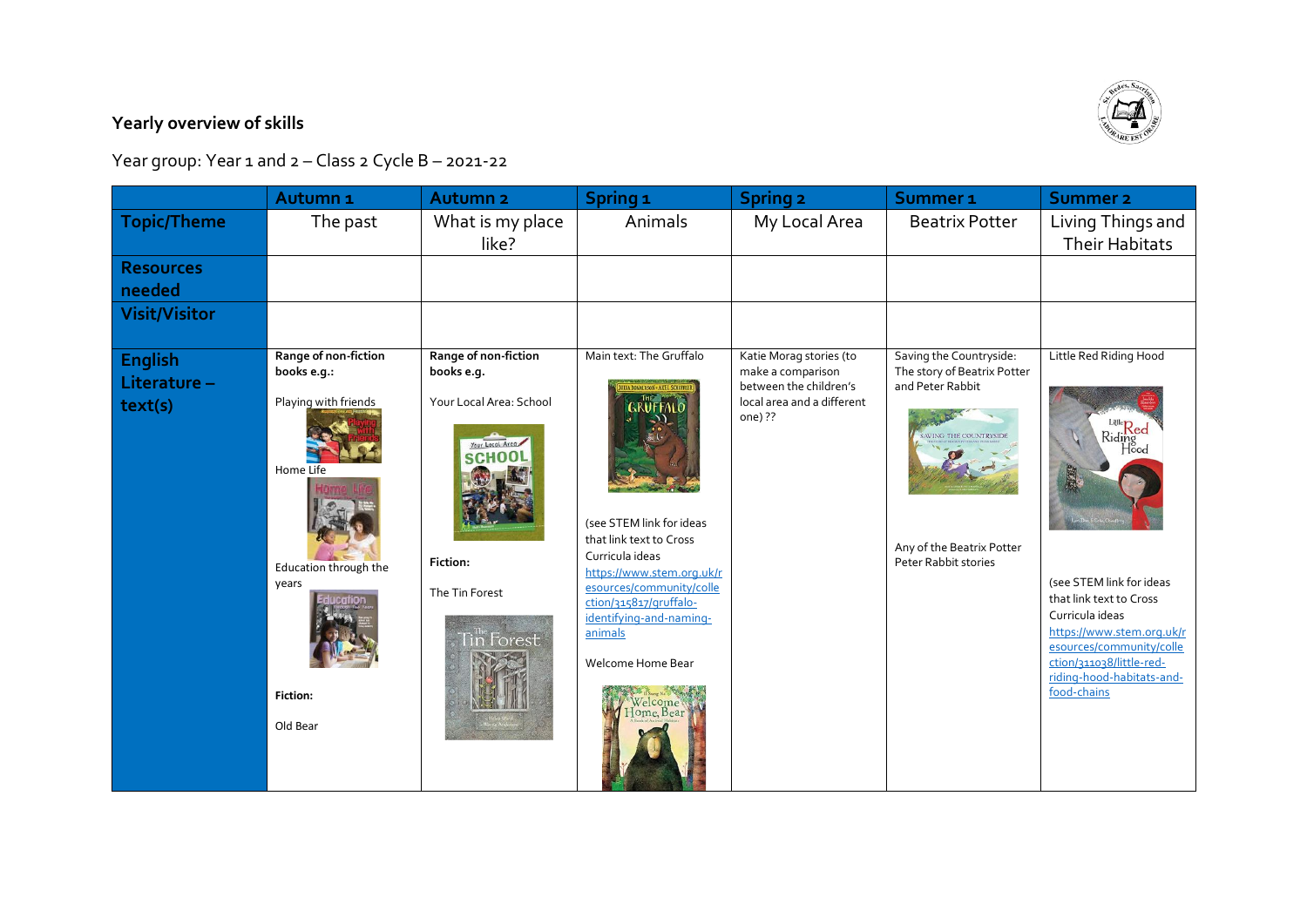|                                            | Old Bear                                                                 |                                                            |                                                                  |                                                     |                                                     |                                                     |
|--------------------------------------------|--------------------------------------------------------------------------|------------------------------------------------------------|------------------------------------------------------------------|-----------------------------------------------------|-----------------------------------------------------|-----------------------------------------------------|
| <b>Writing genres</b><br>(Refer to writing | Writing to be linked to<br>the topic and the story<br>Old Bear<br>Ideas: | Writing to be linked to<br>the topic and the Tin<br>Forest | Writing to be linked to the<br>Gruffalo and Welcome<br>Home Bear | Writing to be linked to the<br>topic and Class text | Writing to be linked to the<br>topic and Class text | Writing to be linked to the<br>topic and Class text |
| progression                                | Labels, lists and captions                                               | Ideas:                                                     | Ideas:                                                           |                                                     |                                                     |                                                     |
| document on the<br><b>One Drive to</b>     | Retell<br><b>Character description</b><br>Explanation                    | Non-chronological report<br>Newspaper report               | Story writing                                                    |                                                     |                                                     |                                                     |
| ensure all genres<br>are covered           | Instructions                                                             |                                                            |                                                                  |                                                     |                                                     |                                                     |
| throughout the                             |                                                                          |                                                            |                                                                  |                                                     |                                                     |                                                     |
| <mark> year)</mark>                        |                                                                          |                                                            |                                                                  |                                                     |                                                     |                                                     |
| Vocabulary,                                | Year 1                                                                   | Year 1                                                     | Year 1                                                           | Year 1                                              | Year 1                                              | Year 1                                              |
| <b>Grammar</b> and                         | To understand how to and                                                 | Use capital letters and full                               | Use and to join words                                            | Use capital letters for                             | Use and to join words and                           | Use and to join words and                           |
|                                            | be able to construct simple                                              | stops<br>Begin to use question                             | Year 2<br>Use commas for lists                                   | people, places and days of<br>the week              | clauses                                             | clauses<br>Use capital letters and full             |
| <b>Punctuation</b>                         | sentences<br>Use the personal                                            | marks and exclamation                                      | Use apostrophes for                                              | Use the personal                                    | Use capital letters and full<br>stops               | stops                                               |
|                                            | pronoun /                                                                | marks                                                      | contraction and for                                              | pronoun /                                           | Begin to use question                               | Begin to use question                               |
| (Refer to writing                          | Year 2                                                                   | Year 2                                                     | singular possession                                              | Year 2                                              | marks and exclamation                               | marks and exclamation                               |
|                                            | Use capital letters and full                                             | Use question marks and                                     | Use subordinating                                                | Use apostrophes for                                 | marks                                               | marks                                               |
| <mark>progression</mark>                   | stops                                                                    | exclamation marks                                          | conjunctions (when, if,                                          | contraction and for                                 | Use capital letters for                             | Use capital letters for                             |
| document on the                            | Use capital letters for                                                  | Use co-ordinating                                          | because, as)                                                     | singular possession                                 | people, places and days of                          | people, places and days of                          |
| <b>One Drive to</b>                        | proper nouns                                                             | conjunctions (and, or, but,                                | Use expanded noun                                                | Use subordinating                                   | the week and the personal                           | the week and the personal                           |
|                                            | Use co-ordinating                                                        | so)                                                        | phrases                                                          | conjunctions (when, if,                             | pronoun /                                           | pronoun /                                           |
| ensure all VCP                             | conjunctions (and, or, but,                                              | Use adjectives and adverbs<br>for description              | Use adjectives and adverbs<br>for description                    | because, as)<br>Write statements,                   | Year 2<br>Use capital letters, full                 | Year 2<br>Use capital letters, full                 |
| objectives are                             | so)<br>Use adjectives and adverbs                                        | Write statements,                                          | Write statements,                                                | questions, commands and                             | stops, question marks,                              | stops, question marks,                              |
| covered                                    | for description                                                          | questions, commands and                                    | questions, commands and                                          | exclamations                                        | exclamation marks and                               | exclamation marks and                               |
|                                            | Write statements,                                                        | exclamations                                               | exclamations                                                     | Use past and present tense                          | commas for lists                                    | commas for lists                                    |
| throughout the                             | questions, commands and                                                  |                                                            |                                                                  | correctly, including                                | Use apostrophes for                                 | Use apostrophes for                                 |
| <mark>lyear )</mark>                       | exclamations                                                             |                                                            |                                                                  | progressive form                                    | contraction and for                                 | contraction and for                                 |
|                                            |                                                                          |                                                            |                                                                  |                                                     | singular possession                                 | singular possession                                 |
|                                            |                                                                          |                                                            |                                                                  |                                                     | Use capital letters for                             | Use capital letters for                             |
|                                            |                                                                          |                                                            |                                                                  |                                                     | proper nouns                                        | proper nouns                                        |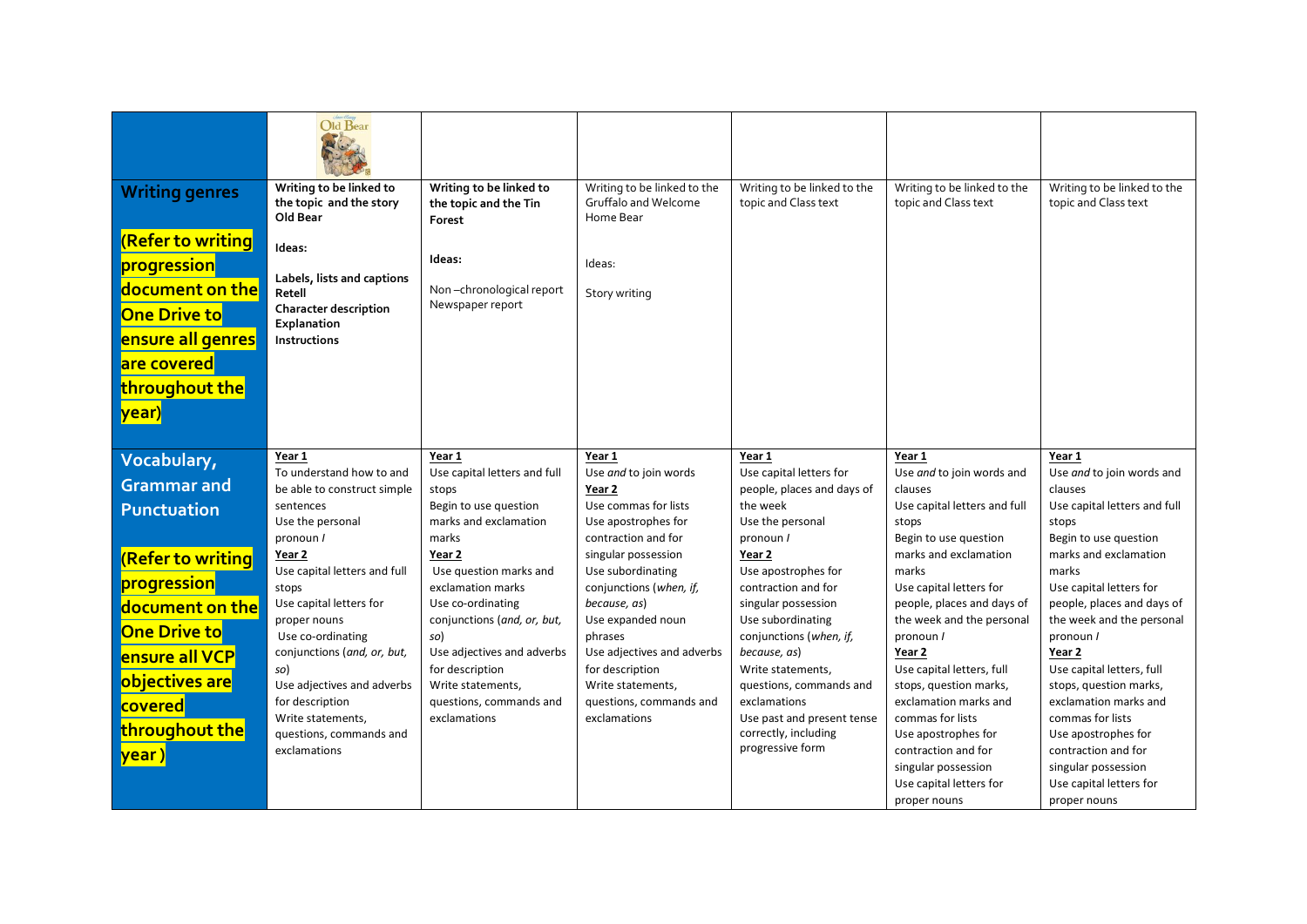|                    |                                                                                                                                                                                                        |                                                                                                                           |                                                                                                                                                                                                                                                                       |                                                                                                                                                                                                            | Use co-ordinating and<br>subordinating conjunctions<br>Use expanded noun<br>phrases<br>Use adjectives and adverbs<br>for description<br>Use past and present tense                                                                                    | Use co-ordinating and<br>subordinating conjunctions<br>Use expanded noun<br>phrases<br>Use adjectives and adverbs<br>for description<br>Use past and present tense |  |
|--------------------|--------------------------------------------------------------------------------------------------------------------------------------------------------------------------------------------------------|---------------------------------------------------------------------------------------------------------------------------|-----------------------------------------------------------------------------------------------------------------------------------------------------------------------------------------------------------------------------------------------------------------------|------------------------------------------------------------------------------------------------------------------------------------------------------------------------------------------------------------|-------------------------------------------------------------------------------------------------------------------------------------------------------------------------------------------------------------------------------------------------------|--------------------------------------------------------------------------------------------------------------------------------------------------------------------|--|
|                    |                                                                                                                                                                                                        |                                                                                                                           |                                                                                                                                                                                                                                                                       |                                                                                                                                                                                                            | correctly, including<br>progressive form                                                                                                                                                                                                              | correctly, including<br>progressive form                                                                                                                           |  |
| <b>Spelling</b>    |                                                                                                                                                                                                        |                                                                                                                           |                                                                                                                                                                                                                                                                       |                                                                                                                                                                                                            |                                                                                                                                                                                                                                                       |                                                                                                                                                                    |  |
| <b>Mathematics</b> |                                                                                                                                                                                                        |                                                                                                                           |                                                                                                                                                                                                                                                                       |                                                                                                                                                                                                            |                                                                                                                                                                                                                                                       |                                                                                                                                                                    |  |
| <b>Science</b>     | Uses of everyday<br>material (Y1&2)                                                                                                                                                                    | Uses of everyday<br>material (Y1&2)                                                                                       | Animals including<br>Humans (Y1&2)                                                                                                                                                                                                                                    | Animals including<br>Humans (Y1&2)                                                                                                                                                                         | Plants (Y1&2)                                                                                                                                                                                                                                         | Living things and<br>their habitat<br>(Y182)                                                                                                                       |  |
|                    | Seasonal change                                                                                                                                                                                        |                                                                                                                           |                                                                                                                                                                                                                                                                       |                                                                                                                                                                                                            |                                                                                                                                                                                                                                                       |                                                                                                                                                                    |  |
| <b>RE</b>          |                                                                                                                                                                                                        |                                                                                                                           |                                                                                                                                                                                                                                                                       |                                                                                                                                                                                                            |                                                                                                                                                                                                                                                       |                                                                                                                                                                    |  |
| <b>History</b>     | I'm making History!<br>NC ref: changes within<br>living memory<br>Focus: Chronology<br>(sequence), knowledge of<br>very recent past, use of<br>common words. Asking and<br>answering simple questions. |                                                                                                                           | History detectives - spot<br>the differences!<br>NC Ref: changes within<br>living memory, places in<br>locality<br>Focus: Use of primary<br>sources, comparing to find<br>similarity and difference,<br>chronology, beginning to<br>explain change and<br>continuity. |                                                                                                                                                                                                            | Who has helped make<br>History?<br>NC ref: Significant<br>individuals in the past, local<br>significant individuals<br>Focus: use of historical<br>interpretations, chronology<br>over a longer period,<br>thinking about historical<br>significance. |                                                                                                                                                                    |  |
| Geography          |                                                                                                                                                                                                        | What is my place like?<br>My Geography<br>Home and School<br>Focus: Fieldwork and<br>observational skills. Basic<br>maps. |                                                                                                                                                                                                                                                                       | What can I find?<br>Me and my corner of the<br>world.<br>Local area.<br><b>Focus: Fieldwork and</b><br>observational skills, basic<br>maps, use and labelling of<br>photographs, geographical<br>language. |                                                                                                                                                                                                                                                       | What is our country like?<br>Me and my UK.<br>UK countries, capitals and<br>seas.<br>Focus: map skills,<br>photograph use, basic atlas<br>introduction             |  |
| Computing          | Online safety and digital<br>literacy Safe use<br>Common sense media-<br>going places safely.<br><b>Information Technology</b>                                                                         | Online safety and digital<br>literacy-communication<br>Lee and Kim lesson 12<br><b>Information Technology</b>             | Online safety and digital<br>literacy<br>Safer Internet day Feb. 8th<br>Computer science                                                                                                                                                                              | Online safety and digital<br>literacy sharing<br>information<br>Hector's World<br><b>Information Technology</b>                                                                                            | Online safety and digital<br>literacy-Online identity<br>Webster's Friend (book)<br><b>Computer Science</b>                                                                                                                                           | Online safety and digital<br>literacy sharing<br>images/cyber bullying<br>Lee and Kim lesson 3<br><b>Information Technology</b>                                    |  |